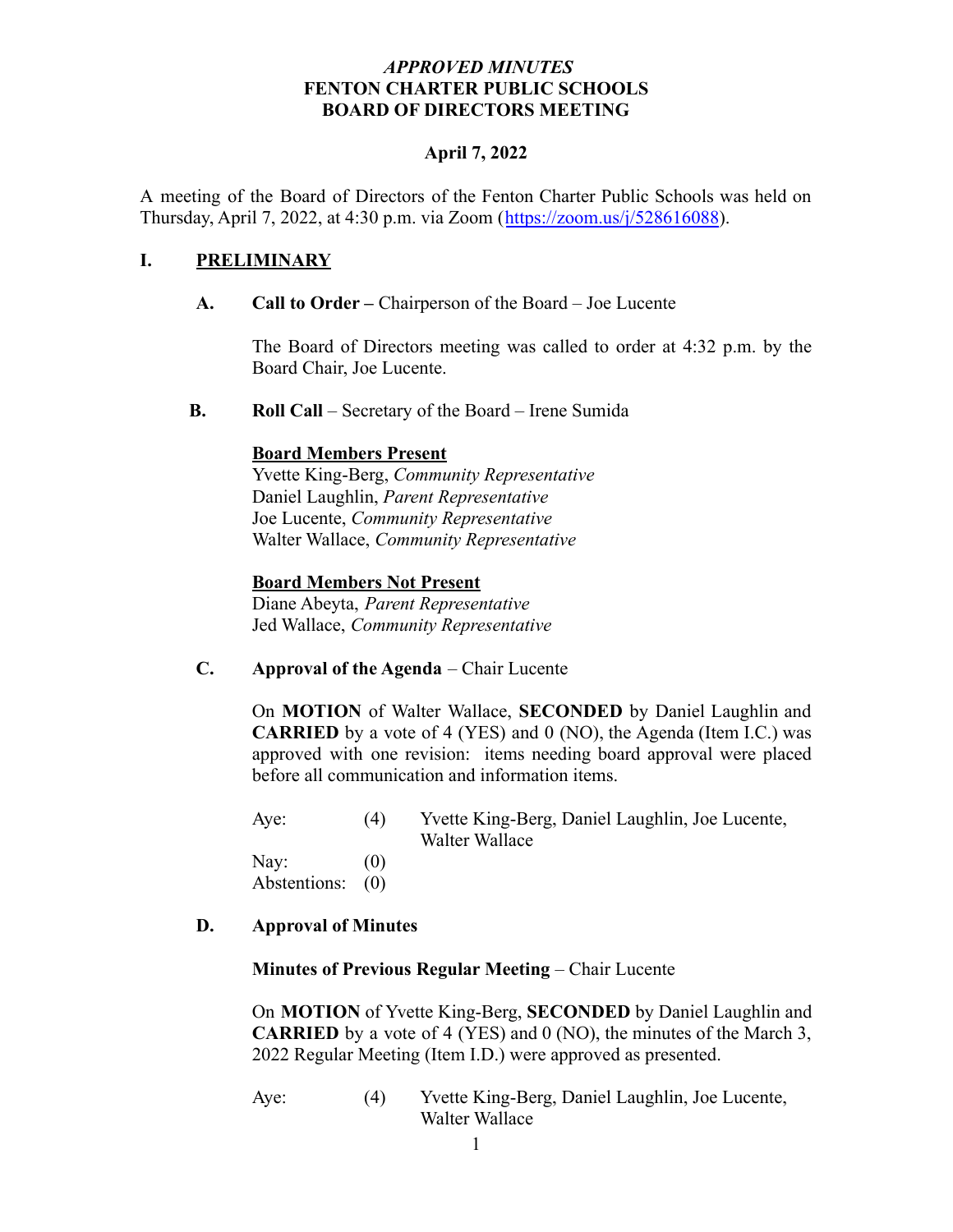Nay:  $(0)$ Abstentions: (0)

### **II. COMMUNICATIONS**

#### **A. Presentations from the Public** – Chair Lucente

*There were no presentations from the public.*

### **B. Committee/Council Reports**

Minutes of all meetings held by any committee and/or council were sent to the Board Members prior to this meeting.

*There were no further reports by committees/councils.*

### **C. Financial Business Manager's Report**

Erik Okazaki, Associate Client Manager and colleague to Kristin Dietz, Vice President of EdTec, and Financial Business Manager of the FCPS, presented the following information:

- Consolidated net income is \$407K, an increase of \$11K from the previous update. The main drivers for this change include:
	- o Outstanding bills for Apple equipment from 2020 that had not been accrued (\$265K consolidated increase in expense)
	- o Increase in contracted Special Education services at FPC (\$144K increase in expense)
	- o Received ASCIP rebates for Workers' Compensation and health benefits (\$84K increase in revenue at FACS, FPC, and FCPS)
	- o Shifting ESSER III funds to rebalance budgets (\$332K consolidated decrease in revenue)

### **D. Directors' Reports**

Fenton Avenue Charter School (FACS) – Ms. Monica Castañeda, Director, reported.

Santa Monica Boulevard Community Charter School (SMBCCS) – Mr. Cary Rabinowitz, Director, reported.

Fenton Primary Center (FPC) – Mr. Richard Parra, Director, reported.

Fenton STEM Academy (STEM) – Mrs. Jennifer Miller, Director, reported.

Fenton Charter Leadership Academy (FCLA) – Mrs. Jennifer Miller, Director, reported.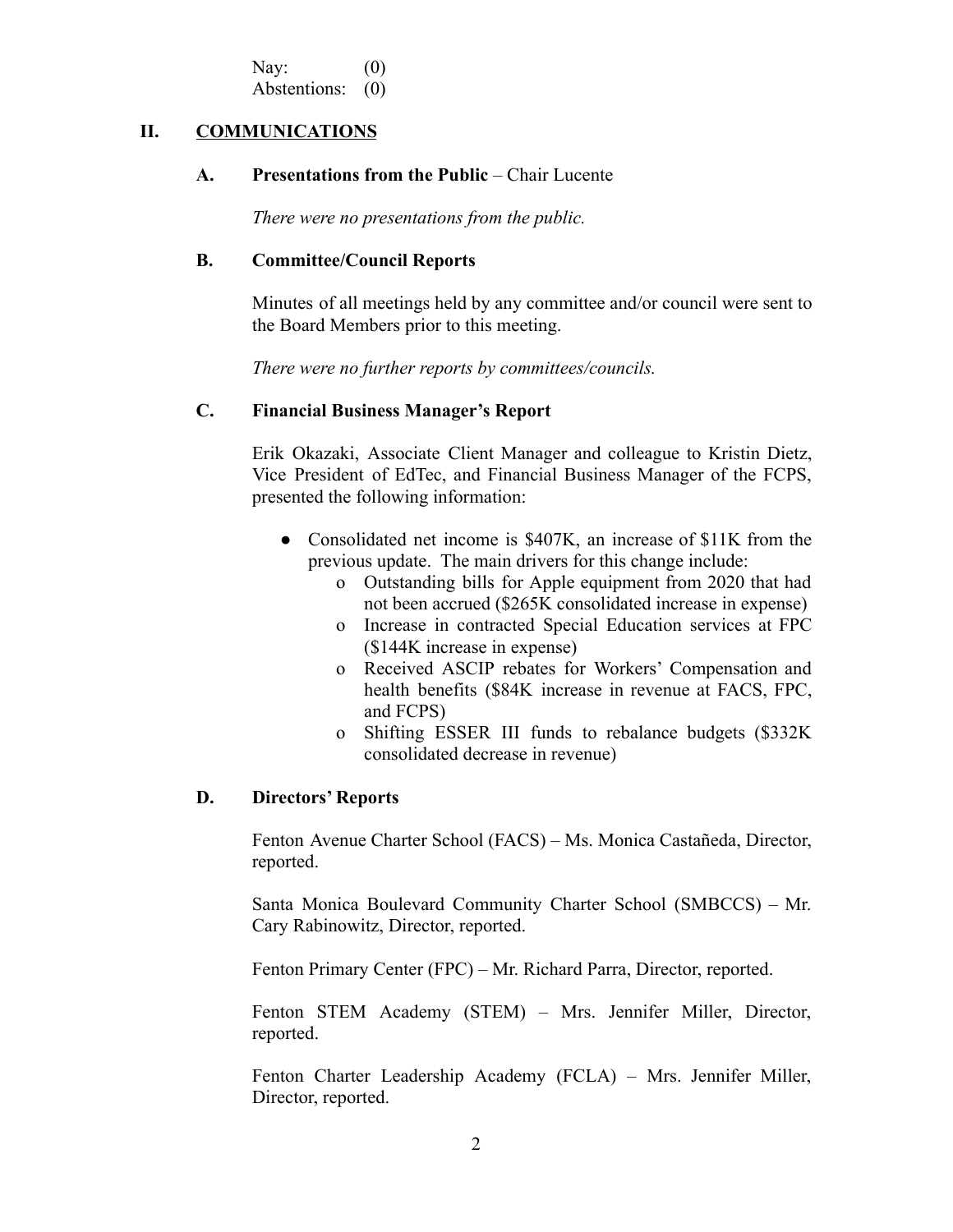### **E. Chief Operating Officer's Report**

Fenton Charter Public Schools (FCPS) – Mr. Jason Gonzalez, Chief Operating Officer, reported.

# **F. Chief Executive Officer's Report**

Fenton Charter Public Schools (FCPS) – Dr. David Riddick, Chief Executive Officer, reported.

# **III. CONSENT AGENDA ITEMS**

- **A. Recommendation to approve continued remote viewing option via tele/video conferencing meetings for the Fenton Charter Public Schools Board of Directors and for all Brown Act Committees Under AB 361 and Executive Order N-15-21**
- **B. Recommendation to approve Annual Maintenance Charges Contract for the LACOE BEST Advantage System**

# **C. Recommendation to receive and file rebates for Fenton's participation in ASCIP's Workers' Compensation and Health Benefits programs**

On **MOTION** of Walter Wallace, **SECONDED** by Yvette King-Berg and **CARRIED** by a vote of 4 (YES) and 0 (NO), the recommendation to approve the Consent Agenda (Items III.A., III. B. and III.C.) was approved as presented.

| Aye:                     | (4) | Yvette King-Berg, Daniel Laughlin, Joe Lucente,<br>Walter Wallace |
|--------------------------|-----|-------------------------------------------------------------------|
| Nay:<br>Abstentions: (0) | (0) |                                                                   |

# **IV. ITEMS SCHEDULED FOR ACTION**

*A.* **Recommendation to approve expenditures above the spending authority of the Chief Executive Officer**

On **MOTION** of Daniel Laughlin, **SECONDED** by Yvette King-Berg and **CARRIED** by a vote of 4 (YES) and 0 (NO), the recommendation to approve expenditures above the spending authority of the Chief Executive Officer (Item IV.A.) was approved as presented. *Expenditure approved:* \$300,000 for weekly COVID-19 PCR Testing.

Aye: (4) Yvette King-Berg, Daniel Laughlin, Joe Lucente, Walter Wallace

Nay:  $(0)$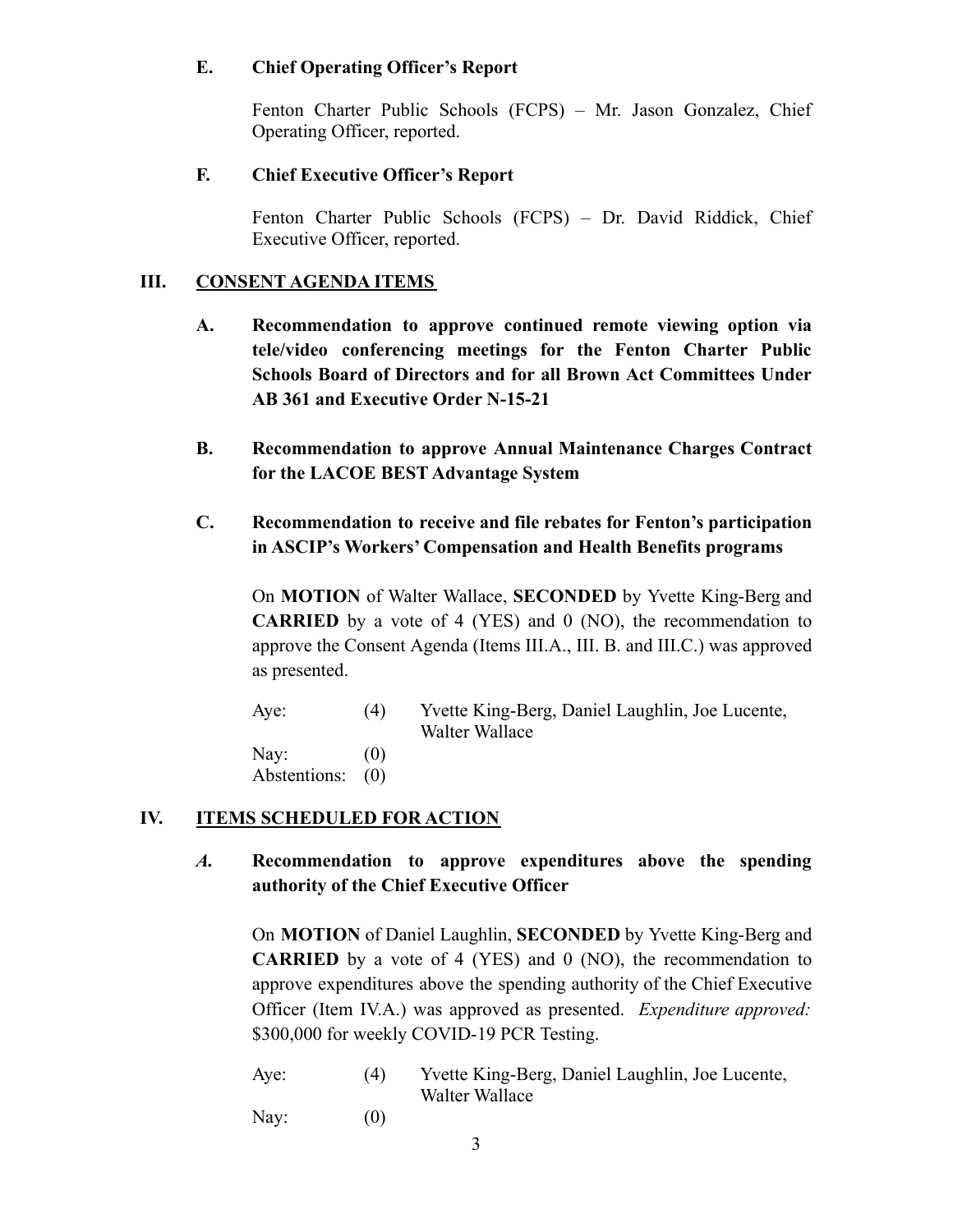Abstentions: (0)

# *B.* **Recommendation to receive and file 2021-2022 Annual Performance-Based Oversight Visit Reports for the Fenton Schools**

On **MOTION** of Yvette King-Berg, **SECONDED** by Daniel Laughlin and **CARRIED** by a vote of 4 (YES) and 0 (NO), the recommendation to receive and file the 2021-2022 Annual Performance-Based Oversight Visit Reports for the Fenton Schools (Item IV.B.) was approved as presented.

| Aye:                     | (4) | Yvette King-Berg, Daniel Laughlin, Joe Lucente,<br>Walter Wallace |
|--------------------------|-----|-------------------------------------------------------------------|
| Nay:<br>Abstentions: (0) | (0) |                                                                   |

**C. Recommendation to approve expenditures for the Math Adoption for Fenton Avenue Charter School, Santa Monica Boulevard Community Charter School, Fenton Primary Center, Fenton STEM Academy and Fenton Charter Leadership Academy**

On **MOTION** of Yvette King-Berg, **SECONDED** by Walter Wallace and **CARRIED** by a vote of 4 (YES) and 0 (NO), the recommendation to approve expenditures for the Math Adoption for Fenton Avenue Charter School, Santa Monica Boulevard Community Charter School, Fenton Primary Center, Fenton STEM Academy and Fenton Charter Leadership Academy (Item IV.C.) was approved as presented.

| Aye:          | (4) | Yvette King-Berg, Daniel Laughlin, Joe Lucente, |
|---------------|-----|-------------------------------------------------|
|               |     | Walter Wallace                                  |
| $\text{Nay:}$ | (0) |                                                 |
| Abstentions:  | (0) |                                                 |

# **D. Recommendation to approve revised differentiated stipends for staff to recognize their efforts during the 2022-2023 school year**

On **MOTION** of Walter Wallace, **SECONDED** by Daniel Laughlin and **CARRIED** by a vote of 4 (YES) and 0 (NO), the recommendation to approve revised differentiated stipends for staff to recognize their efforts during the 2022-2023 school year (Item IV.D.) was approved as presented.

| Aye:                 | (4)                      | Yvette King-Berg, Daniel Laughlin, Joe Lucente,<br>Walter Wallace |
|----------------------|--------------------------|-------------------------------------------------------------------|
| Nay:<br>Abstentions: | $\left( 0\right)$<br>(0) |                                                                   |

**E. Recommendation to approve the selection of Administrative Coordinators for Fenton Avenue Charter School**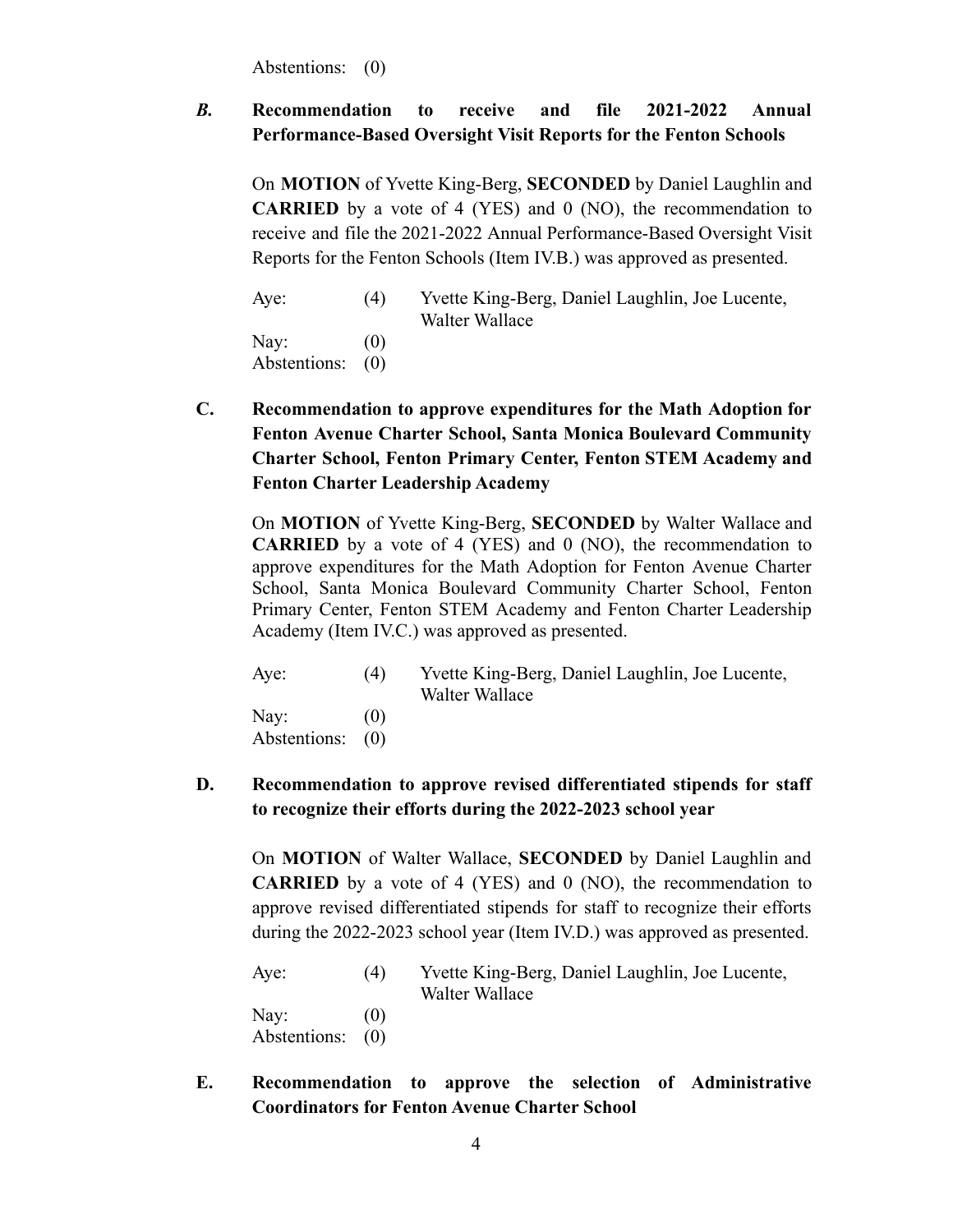On **MOTION** of Yvette King-Berg, **SECONDED** by Daniel Laughlin and **CARRIED** by a vote of 4 (YES) and 0 (NO), the recommendation to approve the selection of Administrative Coordinators for Fenton Avenue Charter School (Item IV.E.) was approved as presented.

Aye: (4) Yvette King-Berg, Daniel Laughlin, Joe Lucente, Walter Wallace Nay:  $(0)$ Abstentions: (0)

**F. Recommendation to approve the selection of Acceleration Specialists for Fenton Avenue Charter School, Santa Monica Boulevard Community Charter School, Fenton Primary Center, Fenton STEM Academy and Fenton Charter Leadership Academy**

On **MOTION** of Yvette King-Berg, **SECONDED** by Walter Wallace and **CARRIED** by a vote of 4 (YES) and 0 (NO), the recommendation to approve the selection of Acceleration Specialists for Fenton Avenue Charter School, Santa Monica Boulevard Community Charter School, Fenton Primary Center, Fenton STEM Academy and Fenton Charter Leadership Academy (Item IV.F.) was approved as presented.

Aye: (4) Yvette King-Berg, Daniel Laughlin, Joe Lucente, Walter Wallace Nav:  $(0)$ 

Abstentions: (0)

**G. Recommendation to approve selection of Expanded Learning Coordinators for Fenton Avenue Charter School, Santa Monica Boulevard Community Charter School, Fenton Primary Center, Fenton STEM Academy and Fenton Charter Leadership Academy**

On **MOTION** of Yvette King-Berg, **SECONDED** by Daniel Laughlin and **CARRIED** by a vote of 4 (YES) and 0 (NO), the recommendation to approve the selection of Expanded Learning Coordinators for Fenton Avenue Charter School, Santa Monica Boulevard Community Charter School, Fenton Primary Center, Fenton STEM Academy and Fenton Charter Leadership Academy (Item IV.G.) was approved as presented.

Aye: (4) Yvette King-Berg, Daniel Laughlin, Joe Lucente, Walter Wallace

Nay:  $(0)$ Abstentions: (0)

### **V. ITEMS SCHEDULED FOR INFORMATION**